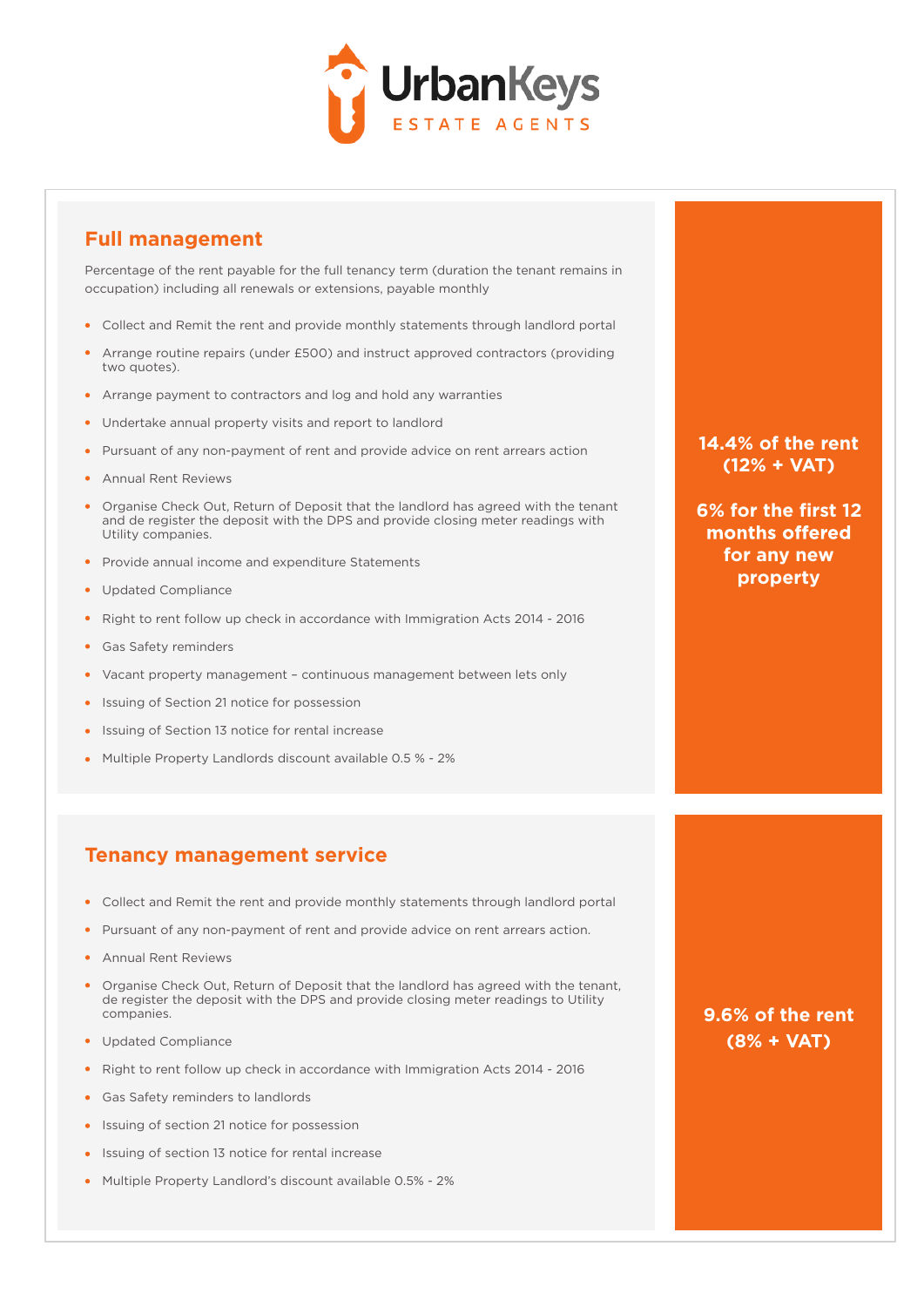

## **Tenant introduction only service**

- Full Market Appraisal
- Advertising on all major Portals i.e. Rightmove, Zoopla etc
- Erect a board in accordance with Town & Country Planning Act 1990
- Advice and guidance on Refurbishment
- Advice and guidance on Legal Compliance
- Find a tenant within the Landlords Guidelines
- Accompanied Viewings
- Referencing for up to two tenants (ID Checks, right to rent check, financial credit checks, employment and previous landlord references)
- Guarantor reference if required
- ARLA Tenancy Agreement
- Advise on non-resident tax status and HMRC (if relevant)
- Advise all relevant utility providers of any changes and supply meter readings
- Collection of first month's rent and deposit less any fees and transfer to landlord with Statement.

### **Landlord Set Up Fee**

- **•** Full Market Appraisal
- Advertising on all major Portals i.e. Rightmove, Zoopla etc
- Erect a board in accordance with Town & Country Planning Act 1990
- Advice and guidance on Refurbishment
	- Advice and guidance on Legal Compliance
- Find a tenant within the Landlords Guidelines
- Accompanied Viewings
- Referencing for up to two tenants (ID Checks, right to rent check, financial credit checks, employment and previous landlord references)
- Guarantor referencing (if required)
- ARLA Tenancy Agreement
- Advise on non-resident tax status and HMRC (if relevant)
- Registration of Deposit with The Tenancy Deposit Scheme
- Advise all relevant utility providers of any changes and supply meter readings
- Deduct and remit any pre tenancy invoices

Rent Guarantee payable monthly (only for fully managed instructions)

#### **9.6% (8% + VAT)**

of the first 12 months rent on a sole agency deducted from the first rent payment or of the first month's rent does not cover the value of the invoice the funds are payable prior to completion.

**£240 (£200 + VAT)\* and then 7.2% (6%+VAT) for any extension thereafter including periodic.** 

### **£300 inc VAT (£250 + VAT)**

**£22.50**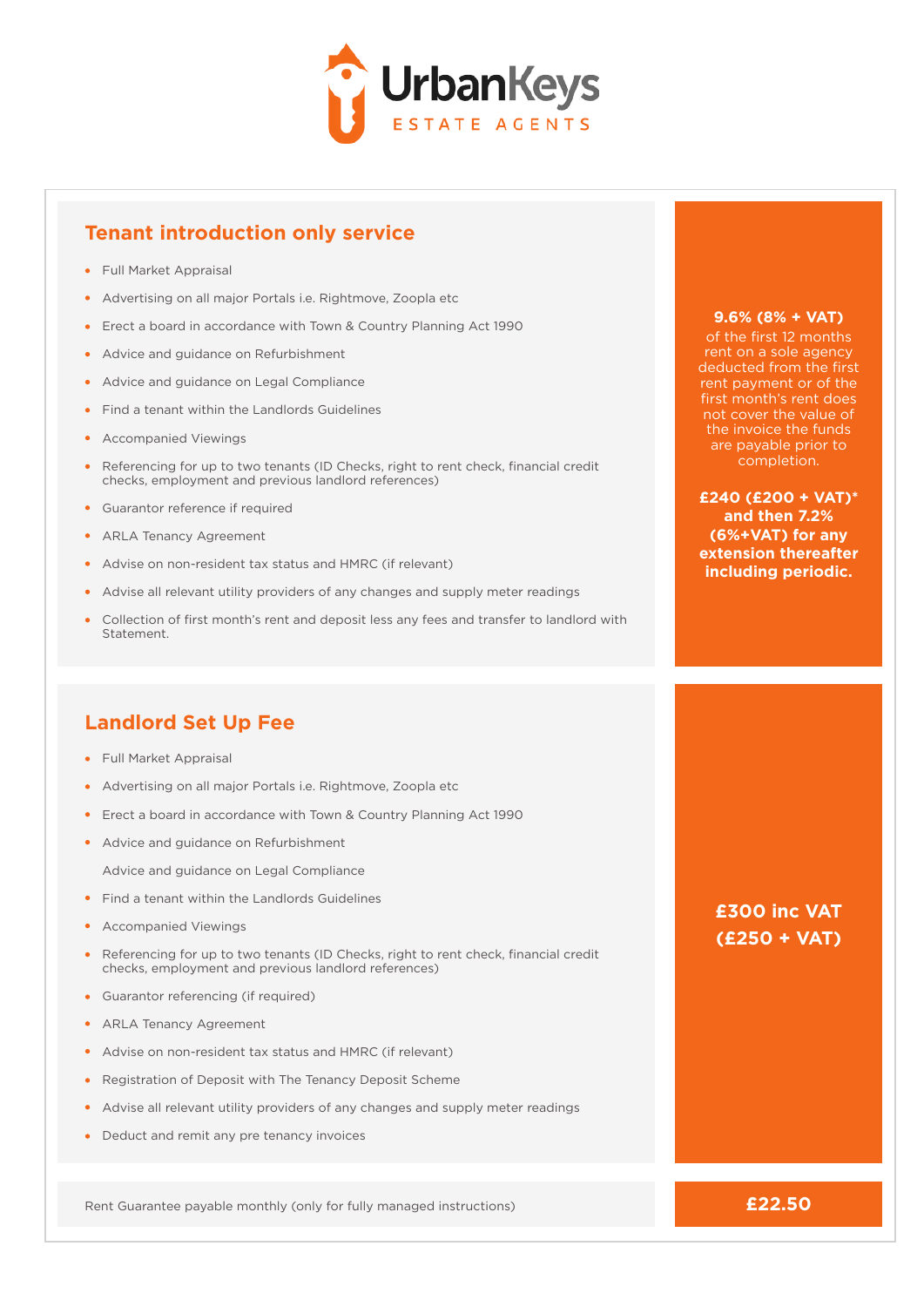

## **Additional fees**

| Inventory/Check in and Check out - Charges dependent on number of rooms and<br>whether the property is furnished/unfurnished.                                                                                                                         | <b>Available Upon</b><br>request          |
|-------------------------------------------------------------------------------------------------------------------------------------------------------------------------------------------------------------------------------------------------------|-------------------------------------------|
| Carbon monoxide detector and smoke alarm                                                                                                                                                                                                              | $£30 (£25 + VAT) +$<br>contractor invoice |
| Instruction of either a gas safety record, or electrical certificate (not applicable on fully<br>managed service)                                                                                                                                     | $£30 (£25 + VAT) +$<br>contractor invoice |
| EPC - Energy performance certificate                                                                                                                                                                                                                  | £90                                       |
| Renewal Contract - If a landlord wishes not to go onto the standard periodic term then<br>a new ARLA tenancy agreement will be drafted and sent out.                                                                                                  | £120 (£100 + VAT)                         |
| Annual Submission to HMRC applicable to all Non-Resident Landlords                                                                                                                                                                                    | $£60 (£50 + VAT)$                         |
| Non-Resident Landlord Quarterly Submissions to HMRC - This fee is only applied to<br>landlords without exemption numbers                                                                                                                              | £36 per quarter (£30<br>+ VAT)            |
| Project manage on behalf of landlord any major works exceeding £500 + VAT.                                                                                                                                                                            | 12% of invoice (10% +<br>VAT)             |
| Sourcing Fee - should a landlord wish us to source and purchase furnishings/appliances<br>etc. on their behalf                                                                                                                                        | 12% of invoice                            |
| <b>Insurance Claims</b>                                                                                                                                                                                                                               | 12% of claim                              |
| Proof of Ownership - land registry check if required                                                                                                                                                                                                  | $£12$ (£10 + VAT)                         |
| <b>Key Cutting</b>                                                                                                                                                                                                                                    | $£12(E10 + VAT) +$<br>invoice             |
| Additional Clauses - If a landlord wishes to add additional clauses to the contract                                                                                                                                                                   | £25 per clause                            |
| Contractor commission - This is charged to the contractor to cover the cost associated<br>with arranging and facilitating the visit of a vetted professional tradesperson and<br>ensuring their certificates and indemnity insurances are up to date. | 10% of invoice                            |
| Additional property visits/accompanied visits at landlord's request                                                                                                                                                                                   | £50 per visit                             |
| Court attendance fees - if requested                                                                                                                                                                                                                  | £50 per hour                              |
| Dispute Fee - should the landlord and tenant not be able to agree deductions and the<br>deposit is required to go to dispute, this fee covers the preparation of evidence and<br>application to The Dispute Service.                                  | £100                                      |
|                                                                                                                                                                                                                                                       |                                           |

Additional Tenant referencing – (ID Checks, right to rent check, financial credit checks, employment, and previous landlord references)

**£100 per tenant**